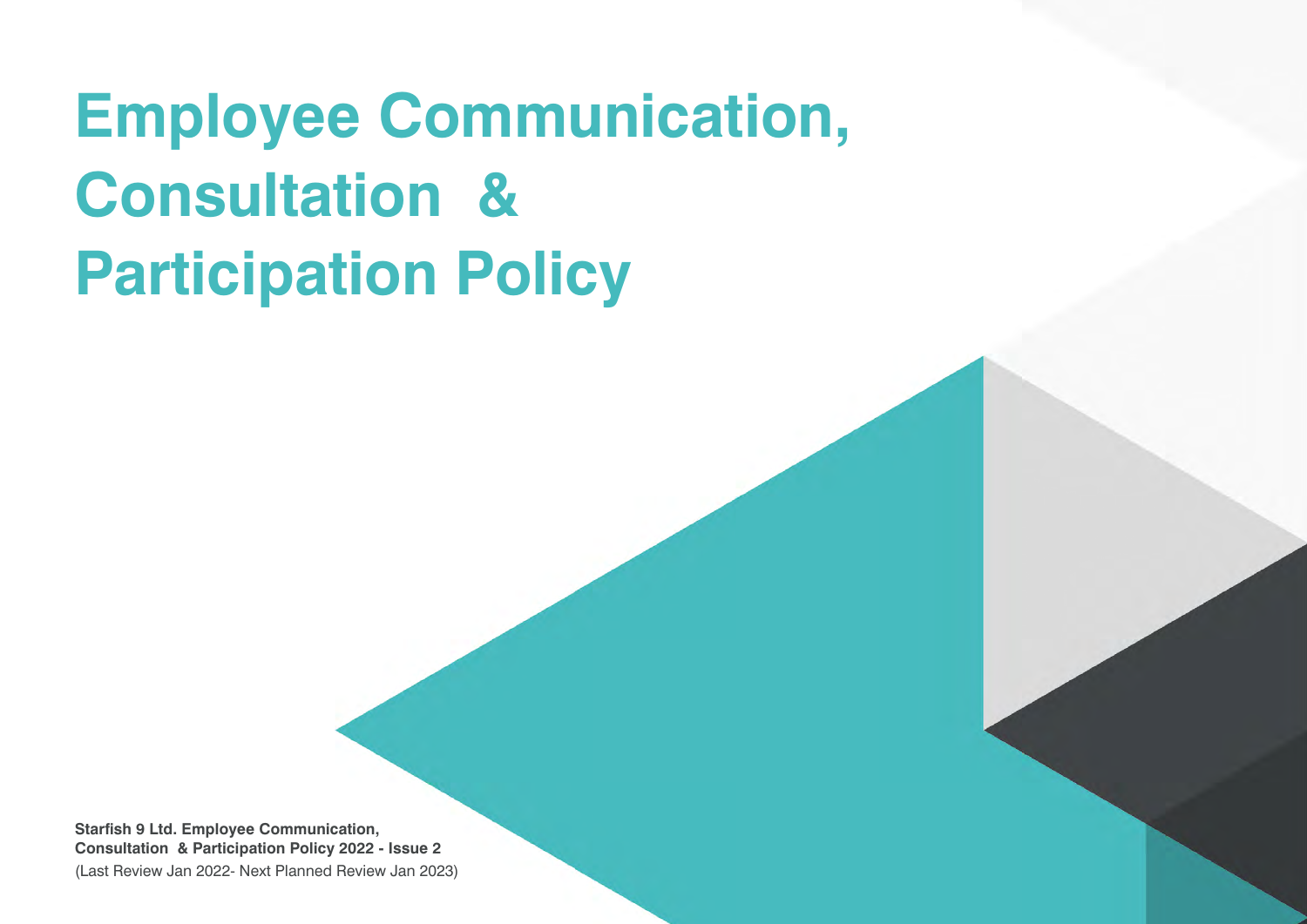## **Employee Communication, Consultation & Participation Policy**

Starfish 9 Ltd. recognises that we have a duty to consult with our work force on matters affecting their health, safety and welfare while at work. We also appreciate the value of effective methods of communication, consultation and participation in achieving a positive health and safety culture in our business, to ensure that not only up to date information is available when required, but also that our workers are fully involved with our management of health and safety. We also use this system to deliver simple safety messages and rules through short tool-box talks.

### **It is our policy to:**

- Organise and hold consultation meetings and toolbox talks
- Develop and implement consultation procedures
- Take and keep minutes of consultation and participation meetings, making them available to all staff.
- Listen to and act on issues and concerns raised during consultation meetings where possible

#### **Communication and Consultation**

- Establish effective lines of communication, both internally and externally
- Involve and consult with workers on issues affecting health and safety at work and to take account of their views on these matters
- Provide information on performance, lessons learned from incidents, plans, standards, procedures and systems etc
- We will ensure the following are readily available:
	- All company policies
	- Our current Certificate of Employers' Liability Insurance
- Consult with workers when changes to processes, equipment, work methods are introduced that may affect their health and safety at work
- Notify all workers of arrangements for appointing a competent person
- Recognise the legal rights of staff representatives
- Recognise legal rights to trade union-appointed safety representatives